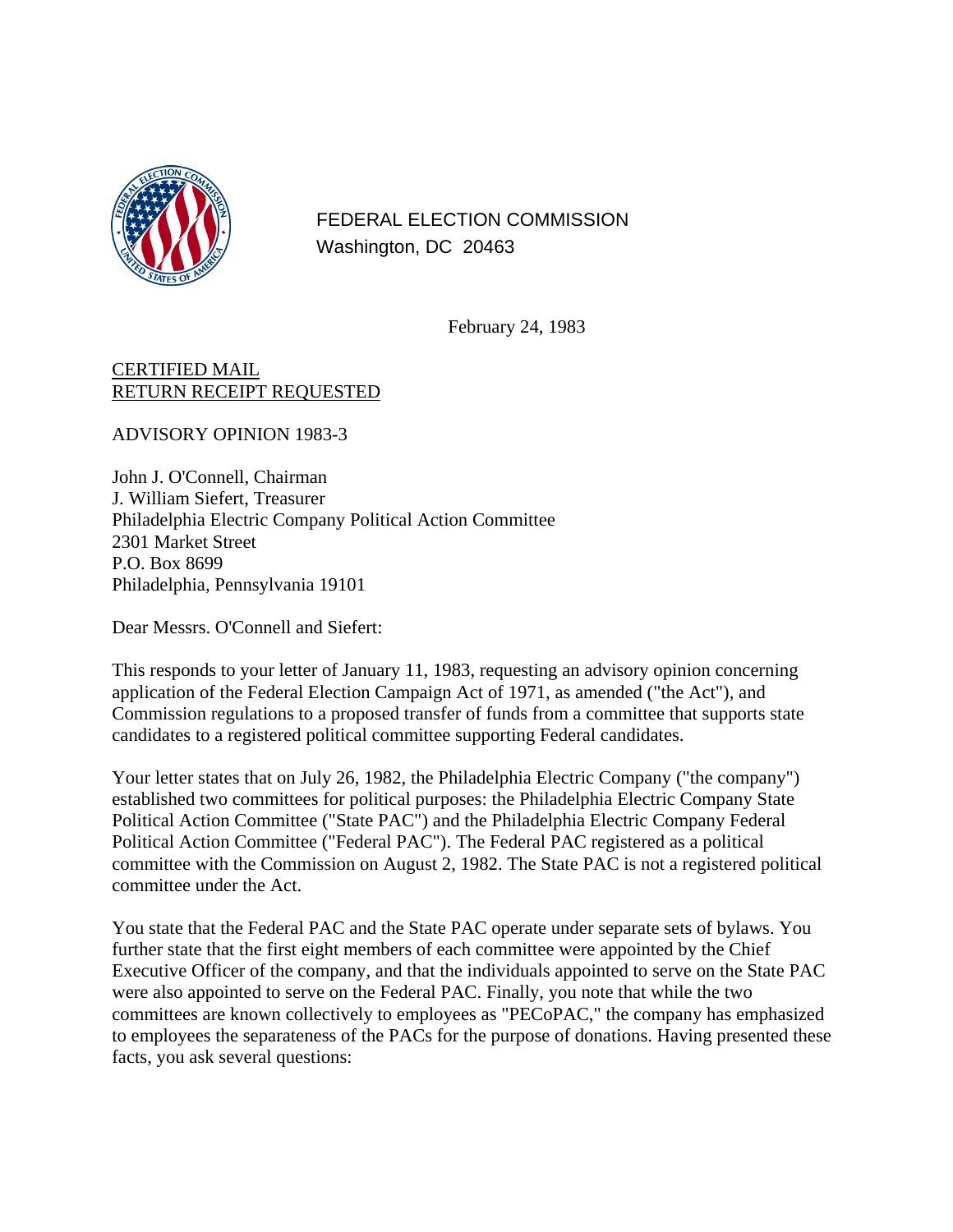<span id="page-1-0"></span>(1) Whether the State PAC and the Federal PAC are "affiliated committees" under the Act;

(2) Whether the State PAC may make unlimited transfers to the Federal PAC; and

(3) Whether the State PAC is required to disclose to its potential contributors that transfers will be made to the Federal PAC.

Assuming the State PAC actually transfers funds to the Federal PAC and thus becomes a political committee (see discussion below), the Commission answers the first question in the affirmative. If, on the other hand, no such transfers occur, the committees would not be considered "affiliated committees" under the Act as the State PAC would not be a political committee. See 11 CFR 100.5(g)(2).

With respect to your second question, Commission regulations state that transfers of funds may be made without limit between affiliated committees. 11 CFR 102.6(a). For this reason, the State PAC would be permitted to make unlimited transfers to the Federal PAC. The Commission notes, however, that, as a consequence of transferring any funds from the State PAC to the Federal PAC, the State PAC would become a political committee under 2 U.S.C. 431(4) and 11 CFR 100.5. See Advisory Opinion 1982-46, copy enclosed. Under the Act, a separate segregated fund becomes a political committee whether it contributes or transfers \$1 or \$1,000 to another "political committee." See Advisory Opinion 1982-46; see also, Explanation and Justification of 11 CFR 102.6, 45 Fed. Reg. 15084 (March 7, 1980). Thus, because there is no monetary threshold triggering political committee status for separate segregated funds, any amount transferred to the Federal PAC from the State PAC would cause the latter to become a political committee. See Advisory Opinion 1981-6, copy enclosed. As a political committee, it would be required to register with the Commission and file periodic reports of receipts and disbursements.<sup>[1](#page-1-0)</sup> 2 U.S.C. 433(a) and 434(a)(4). Furthermore, in its first report the State PAC would be required to disclose amounts (as cash on hand) received prior to becoming a political committee, even if such amounts were not received during the current reporting period. Advisory Opinion 1982-46; 11 CFR 104.3(a) and 104.12.

Finally, if the State PAC makes the contemplated transfers to the Federal PAC and thereby becomes a political committee, it must comply with all of the requirements regarding contributions and solicitations set forth at 11 CFR 102.5 and 114.5. With respect to contributions, this means that the State PAC must either: 1) establish a separate Federal account which is treated as a separate political committee and must comply with the requirements of the Act; or 2) establish a single political committee which may receive only contributions subject to the prohibitions and limitations of the Act, regardless of whether such contributions are for use in connection with Federal or non-Federal elections. 11 CFR 102.5. In addition, regardless of which of the foregoing options is chosen, the State PAC must comply with the solicitation requirements set forth at 11 CFR 114.5, including the requirement that if a contribution guideline is used, the

 $\overline{a}$ 

<sup>&</sup>lt;sup>1</sup> If the State PAC were established and operated solely for the purpose of financing activity in connection with state and local elections, and were to make no transfers to the Federal PAC, no such registration and reporting obligations would apply. 11 CFR 102.1(c).